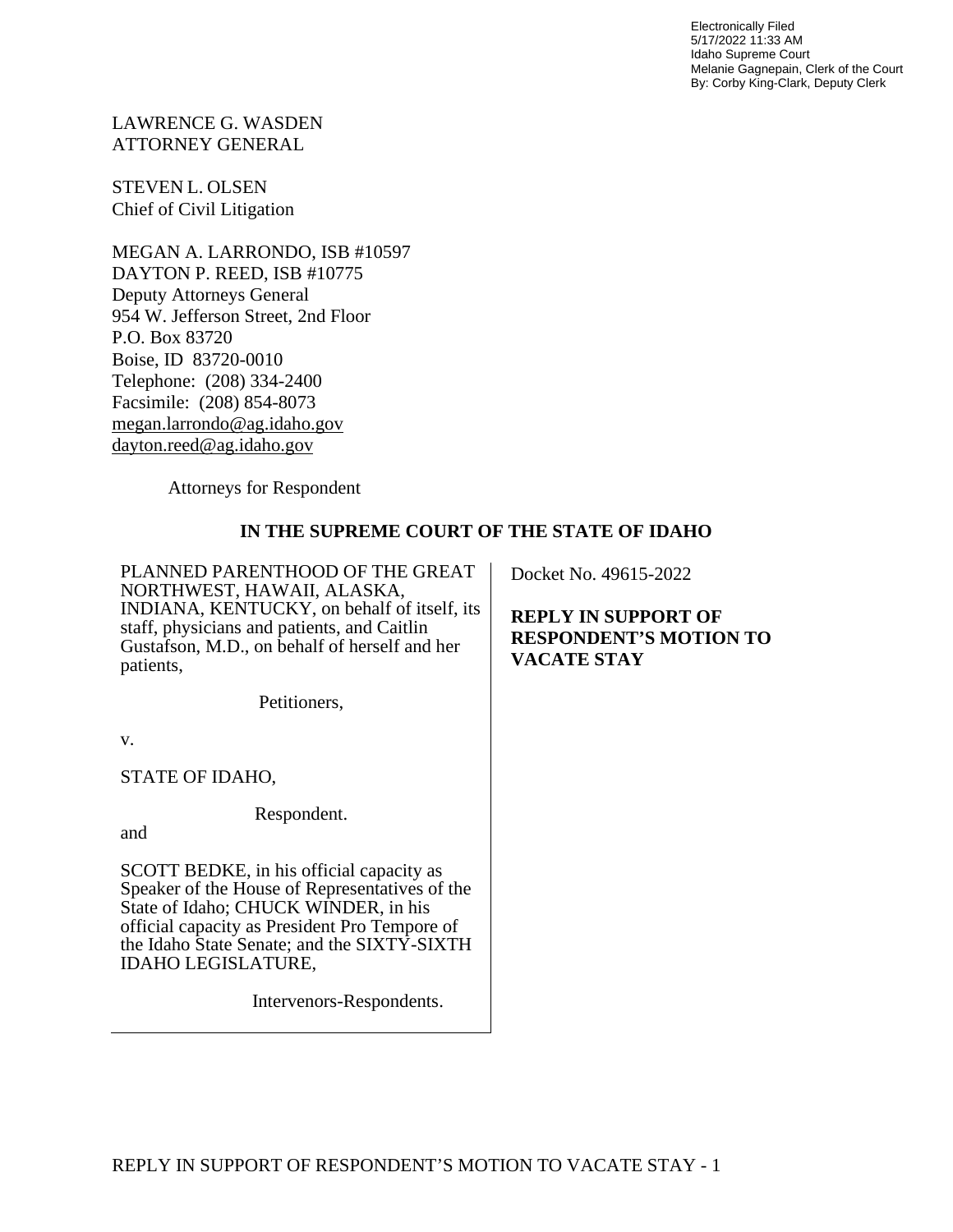#### **I. ARGUMENT**

Faced with the fact that the stay order that they benefited from was improperly issued, Petitioners attempt to obfuscate and cast blame on the State rather than accept the procedural shortcomings of their choices. Petitioners are the author of their case: they chose the venue, the respondent, and even to not affirmatively seek either a stay or an alternative writ. These choices were not the State's fault, but they do preclude the Court from issuing a stay or an alternative writ. The procedural issues that have arisen demonstrate how unfit Petitioners' case is for the extraordinary exercise of this Court's original jurisdiction. This case is an ordinary declaratory judgment action shoehorned into an extraordinary petition for a writ. The district court, with the tools available to it, is best suited to handle this case. Now that these procedural issues have been brought to the Court's attention on appropriate briefing, this Court should vacate the stay of implementation of Senate Bill 1309 and its trailer bill (collectively "the Heartbeat Act") issued on April 8, 2022.

#### **A. The motion is procedurally proper.**

The State's Motion to Vacate Stay was timely filed. The State's motion to vacate is governed by Idaho Appellate Rule 32(c), which permits any motion other than a motion to dismiss to be made "at any time." I.A.R. 32(c). Petitioners erroneously rely upon Idaho Appellate Rule 12, which sets a wholly inapplicable deadline for filing *motions for permissive appeal*. Idaho Appellate Rule 12 simply has no applicability here because a motion to vacate a stay made to the very court that issued the stay is not a motion for permission to appeal a ruling of a lower court. Under Idaho Appellate Rule 32(c), which properly governs, even if this Court were to construe the motion to vacate the stay as a motion for reconsideration (and it should not, because the State is not asking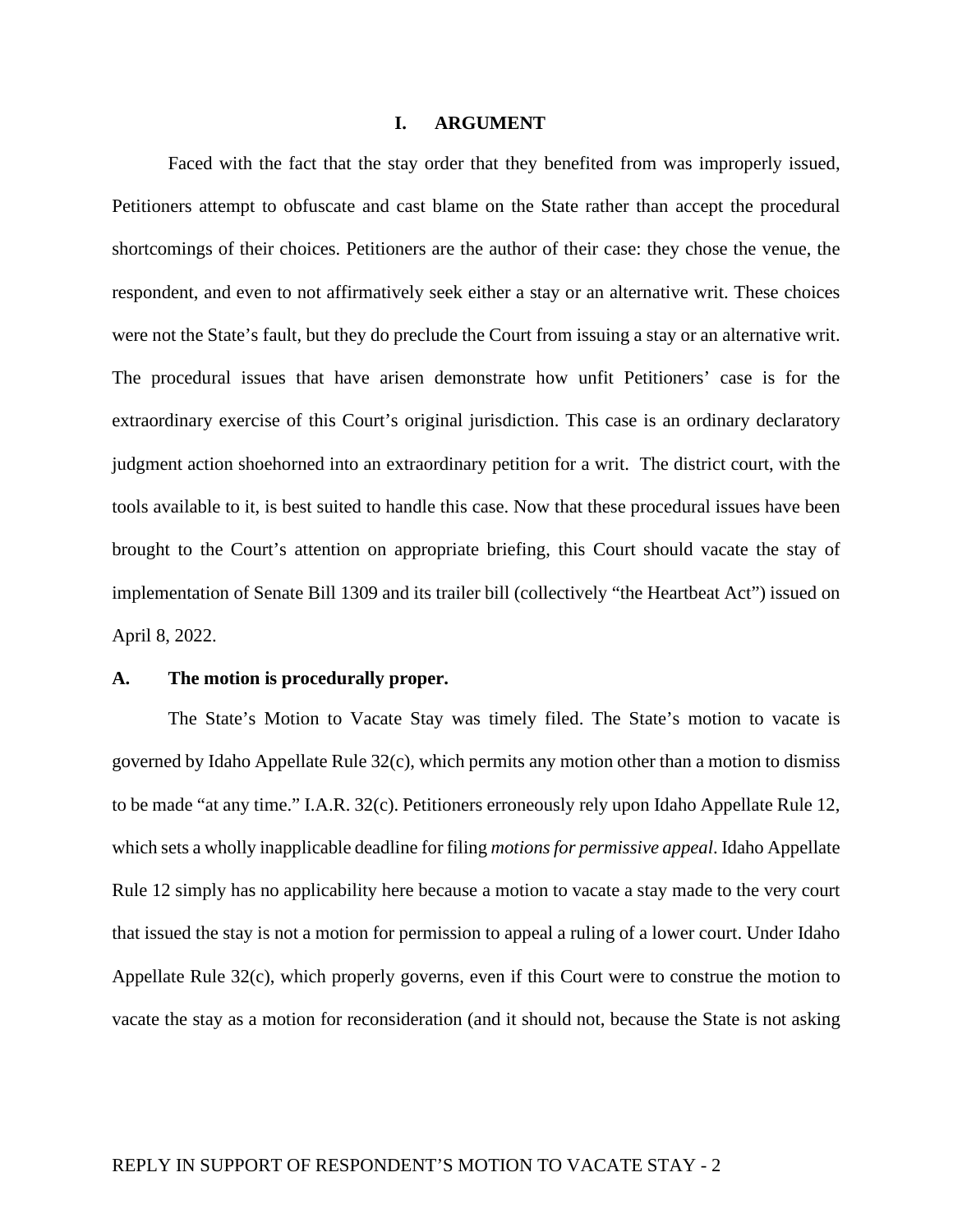the Court to reconsider its entry of the stay in the first place, but instead asking the Court to terminate the stay), the motion to vacate was timely filed.

Petitioners also err in assuming that the State had an obligation to ask the Court to vacate a stay that had not even been requested, let alone entered, in its April 4, 2022 reply brief. The degree of prescience that Petitioners demand is breathtaking. The State's April 4 reply brief was filed in support of its effort to have the Court reconsider the entry of an expedited briefing schedule, not in response to a motion or application for a stay or an alternative writ. Petitioners never even mentioned the possibility of a stay in an original action, nor did they cite I.A.R. 13 $(g)$  in their opposition briefing. Petitioners merely stated in their opposition to motion for reconsideration that they "[were] not opposed" to the idea of this Court issuing an alternative writ. *Opp'n to Resp't's Mot. to Recons*. (*Recons. Opp'n*) 7. But, again, they did not request one (indeed, the Court did not issue an alternative writ at all).

Petitioners' assertions that the motion to vacate reflects a change in position by the State are incorrect. The State never requested or consented to this Court preventing the Heartbeat Act from taking effect. When one reads the motion for reconsideration briefing in full, setting aside Petitioners' effort to pull isolated quotes out of context, the State merely pointed out alternative, straightforward methods that could potentially remedy Petitioners' concerns, other than expedited briefing, to explain why expedited briefing was unnecessary. *Mem. ISO Mot. to Recons*. 4–5; *Reply ISO Mot. to Recons*. 3. By pointing out the potential availability of an alternative writ, the State did not request an alternative writ against itself on Petitioners' behalf. And the State's statement that it would be prudent to preserve the status quo rather than require it to meet an unnecessarily short deadline was part of its argument as to why expedited briefing was inappropriate, not a *carte blanche* request for some unspecified order to be entered against it. *Mem. ISO Mot. to Recons*. 4.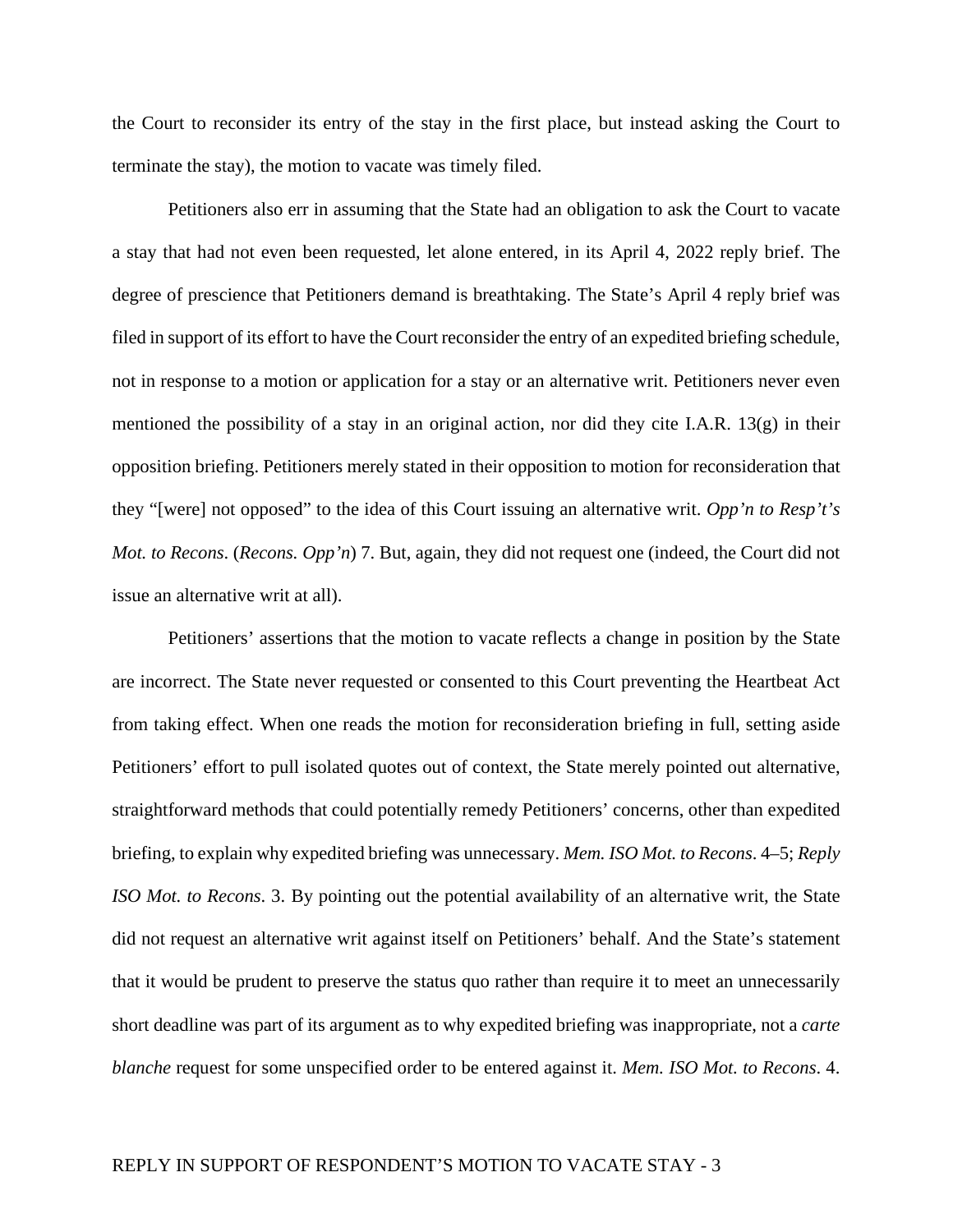Thus, the State argued the existence of alternative writs and tools available to the district court in support of the motion to reconsider: "But in any case, all duly-enacted statutes have immediate effect upon their effective date. This fact is not sufficient justification to bypass *the district court and the tools* that exist to preserve the status quo during a legal challenge." *Id.* at 5 (emphasis added).

Contrary to their efforts to recast their briefing now, Petitioners did not "ask[ ]" the Court to enter an alternative writ in their opposition to the motion to reconsider.[1](#page-3-0) *Pet'rs' Br. in Opp'n to State of Idaho's Mot. to Vacate Stay* 2. Instead, they indicated that they did "not oppose" the State's (nonexistent) "request." *Recons. Opp'n* 7. On reply, the State chose to remain focused on the issues raised in the motion before the Court—the expedited briefing schedule and the availability of tools at the district court level to address the perceived need for an expedited briefing schedule. *Reply ISO Mot. to Recons*. This was not a concession to Petitioners' mischaracterization about a tangential issue that was not before the Court.

The State disagreed with the entry of the stay the moment it was entered. The Attorney General's Office made its opposition to the stay clear shortly after the stay was entered:

In response to the condensed timeline, the Office of the Attorney General filed a motion asking the Supreme Court to reconsider, and laid out arguments for why expediting such a complex case with multiple constitutional issues was not appropriate. The state's arguments included a discussion of other tools the courts have to address the need for urgency in a case without a rush to judgment that could damage the Attorney General's ability to defend state law in the future.

In its response to the state's motion to reconsider, Planned Parenthood misrepresented that the state had suggested the court issue a stay. The misrepresentation was carried over into the court's order staying the law.

<span id="page-3-0"></span> $<sup>1</sup>$  Petitioners do not even attempt to argue that they asked the Court to enter a stay in their briefing.</sup>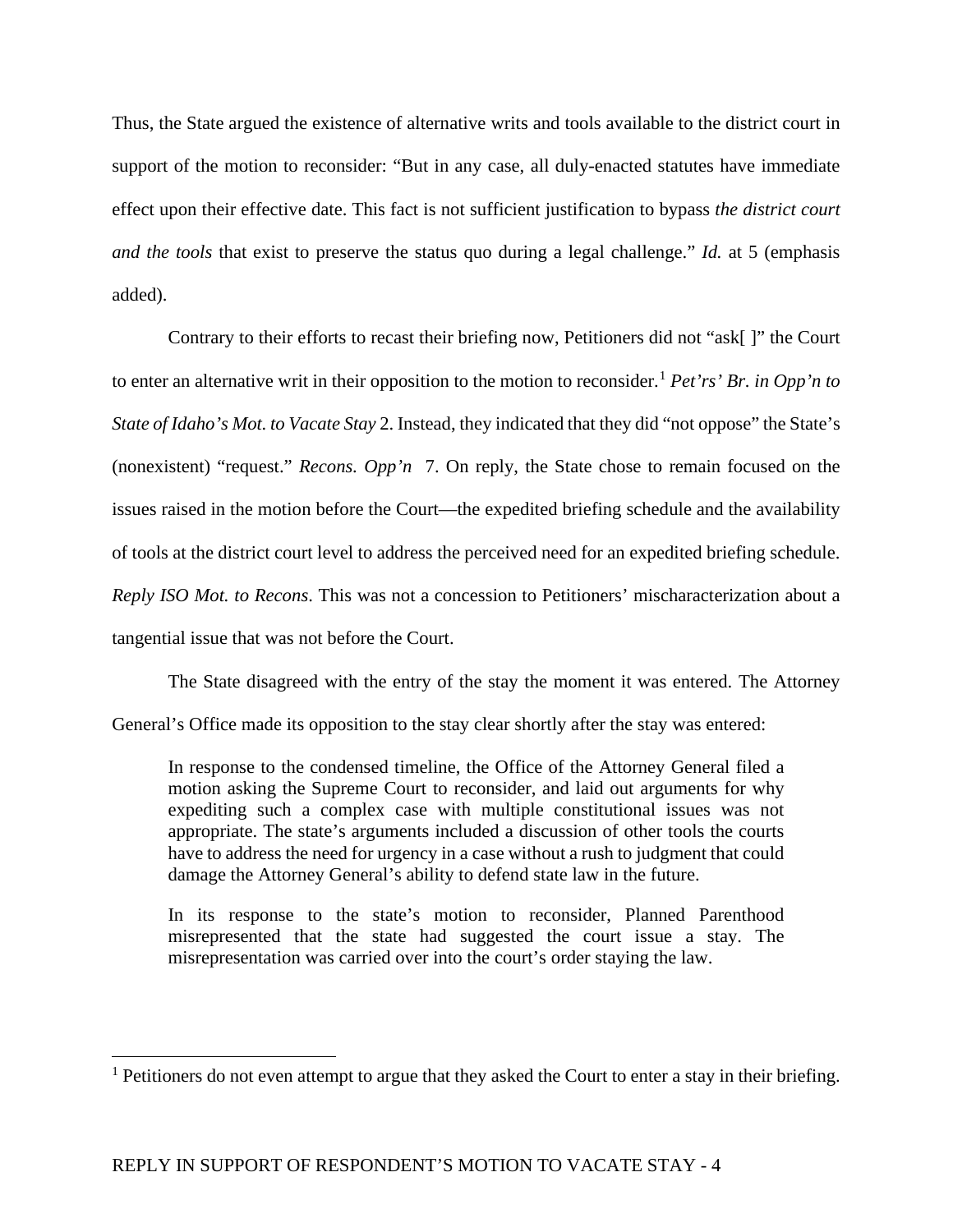*Wasden Issues Statement in Response to False Claim over Defense of Heartbeat Law*, State of Idaho Office of the Attorney General (April 13, 2022), [https://www.ag.idaho.gov/newsroom/wasden-issues-statement-in-response-to-false-claim-over](https://www.ag.idaho.gov/newsroom/wasden-issues-statement-in-response-to-false-claim-over-defense-of-heartbeat-law/)[defense-of-heartbeat-law/.](https://www.ag.idaho.gov/newsroom/wasden-issues-statement-in-response-to-false-claim-over-defense-of-heartbeat-law/) The State waited to file the Motion to Vacate Stay in order to preserve the resources of the parties and in the interests of judicial efficiency. By filing the motion to vacate and opposition brief together, the State was able to incorporate arguments made in its opposition brief into its motion to vacate. *See, e.g., Mem. ISO Resp't's Mot. to Vacate Stay* 5 ("As described in Respondent's opposition brief, one of the many fundamental flaws with Petitioners' challenge is Petitioners' failure to identify any actual or threatened proposed act to enjoin. *See Resp't's Opp'n Br.*, Section III.A."); *id.* at 9 ("The State of Idaho is not the proper respondent for the issuance of a writ. *See Resp't's Opp'n Br*., Section III.A.4.").

Any assertion that the State requested or consented to a stay is mistaken. The motion to vacate is procedurally proper and timely filed.

#### **B. The Court lacks authority to stay implementation of a duly enacted statute.**

Petitioners err in arguing that this Court could stay the implementation of the Heartbeat Act under I.A.R. 13(g), which is only available to stay a "proposed act, a pending action or proceeding, or the enforcement of any judgment, order or decree." I.A.R. 13(g). The Heartbeat Act going into effect is not an "act" at all. After the Heartbeat Act was signed into law, no person need "act" for the Act to be effective nor was any "act" required for Idaho's citizens to take advantage of the Act's cause of action. And no state actor can take any action to enforce the Act*. Pet'rs' Br. ISO Pet.*, Ex. 1 at 4:30–40. For this reason, Petitioners' argument that the Court could stay "enforcement" of the Heartbeat Act under I.A.R. 13(g) when the only respondent before the Court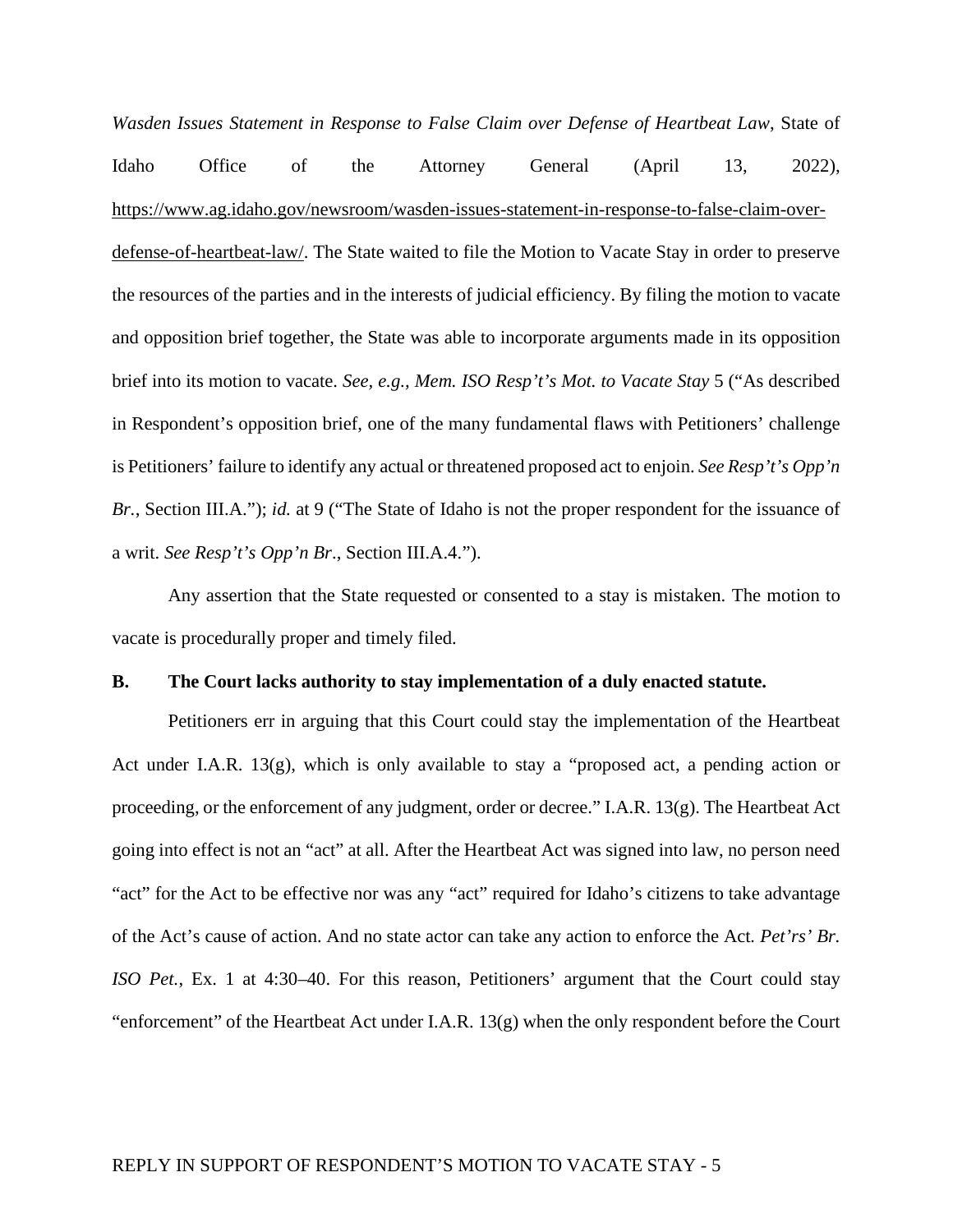is the State of Idaho is particularly puzzling. *Pet'rs' Br. in Opp'n to State of Idaho's Mot. to Vacate Stay* n.2.

The time between when a bill is signed into law and its effective date is not an "act." Petitioners are thus correct that "the Court has no power to stay an [allegedly] unconstitutional law once it is passed by the Legislature and signed by the governor" under I.A.R. 13(g) simply because it exists. Pet'rs' Br. in Opp'n to State of Idaho's Mot. to Vacate Stay 4. There must be a proposed or threatened action by an individual before the Court to be stayed. This limitation is consistent with the language of I.A.R.  $13(g)$  and with the limits on the Court's authority to act, such as case and controversy requirements. This Court does not insert itself into the legislative process and "stay" proposed laws, regardless of any preliminary, advisory thoughts regarding a law's constitutionality it may have. This Court stays the *actions* of officials and the proceedings of courts. I.A.R. 13(g) does not apply because there is simply no "act" for the Court to stay.

Petitioners attempt to argue that "act" in I.A.R. 13(g) means 'legislation.' *Id.* But this semantic stretch is unsupported. First, I.A.R. 13(g) only allows the Court to stay "a *proposed* act" (emphasis added). Petitioners' definition of "act" would allow the Court to preliminarily render a statute ineffective, but only when it is not actually the law and when a lawsuit is not ripe. Second, taken to its logical conclusion, Petitioners' definition would allow the Court to interrupt the legislative process because "proposed act" could mean a bill at any stage between routing slip and enacted bill before its effective date. Idaho Appellate Rule  $13(g)$  cannot have been intended to allow this Court to usurp the prerogative of the legislative branch and "stay" bills that are not even laws yet, even before lawsuits challenging those bills would be ripe.

Petitioners argue in the alternative that the stay was authorized under Idaho Appellate Rule 5(d), asserting that the Rule "allows the Court to 'direct the respondent . . . to refrain from acting,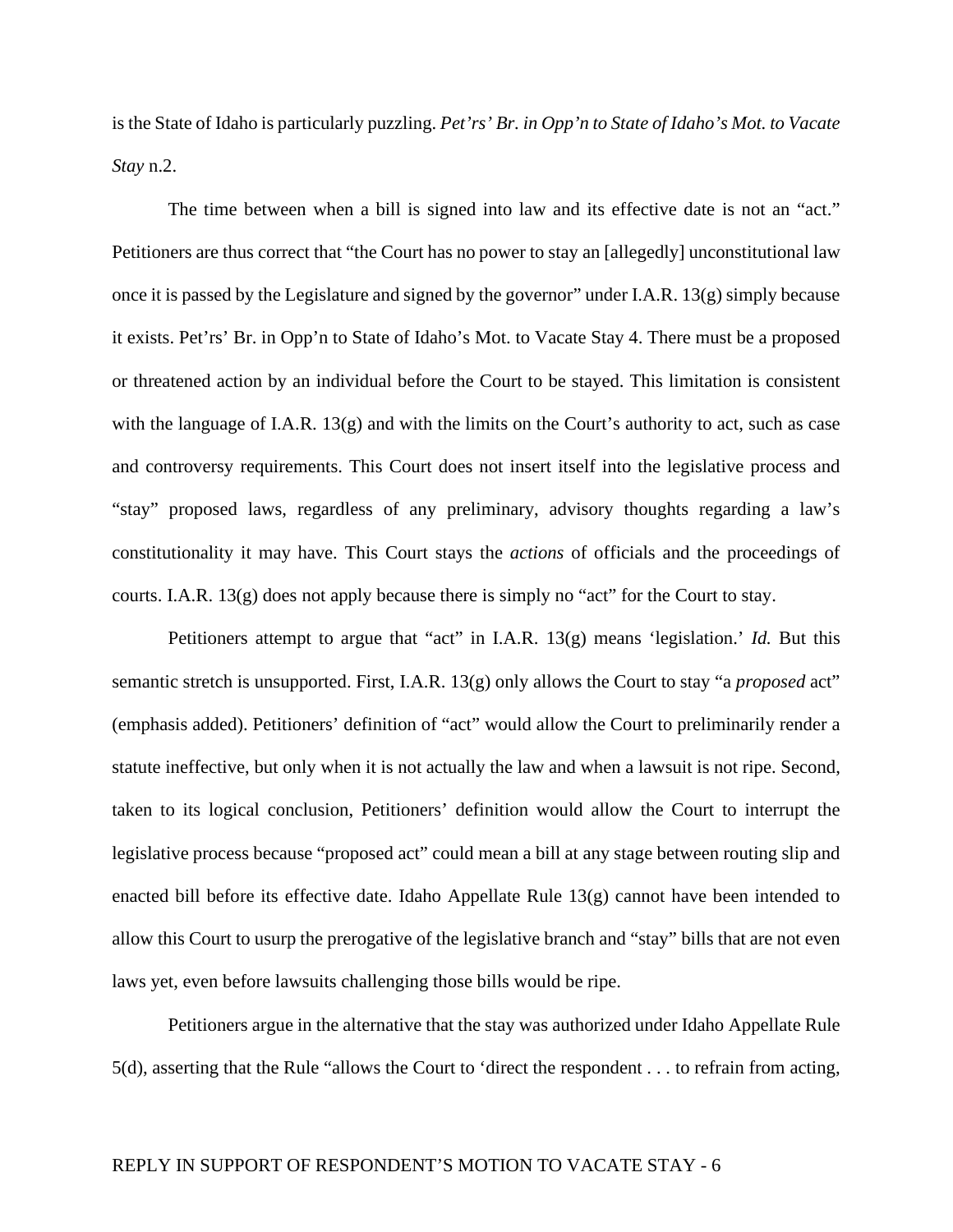as directed in the writ, pending hearing and upon such conditions as the Court may impose.'" *Id.* But, again, the Rule's language indicates that a direction to refrain from acting, "as directed in the writ," is a mandatory component of a writ issued by the Court. An alternative writ of prohibition

must state generally the allegation against the party to whom it is directed, and command such party to desist or refrain from further proceedings in the action or matter specified therein until the further order of the court from which it is issued, or to show cause before such court, at a specified time and place, why such party should not be absolutely restrained from any further proceedings in such action or matter.

Idaho Code § 7–403. This Court's order did none of these things. Further, contrary to Petitioners' contention, Petitioners never *applied* for an alternative writ, although that is a prerequisite for an alternative writ.<sup>[2](#page-6-0)</sup> See Idaho Code §§ 7–404, 7–305 (providing that alternative writ is allowed when an *ex parte* application to the court is made). Petitioners' distaste for separate applications for an alternative writ and a peremptory writ cannot overcome the fact that they require separate filings. Idaho Code § 7-403 ("The writs must be *either* alternative *or* peremptory.") (emphasis added). Moreover, Petitioners omit from their quotation language from Rule 5(d) providing that a direction to refrain from acting can only be issued by "[a] majority of the entire Court." I.A.R. 5(d). Here, the order granting reconsideration and issuing the stay was only issued by the Chief Justice and does not indicate that it was joined by the majority of the Court. I.A.R. 5(d) does not support the stay issued.

Petitioners rely on *Blackwell Lumber Co. v. Empire Mill Co.*, 29 Idaho 236, 158 P. 792, 793 (1916), for the proposition that this Court has the authority to "stay" the Heartbeat Act under its constitutional authority to issue writs necessary to carry out its *original* jurisdiction. *Pet'rs' Br. in Opp'n to State of Idaho's Mot. to Vacate Stay 5–6*. But *Blackwell Lumber* does not stand for

<span id="page-6-0"></span><sup>&</sup>lt;sup>2</sup> In any case, the Court did not issue an alternative writ; it issued a "stay" under I.A.R. 13(g).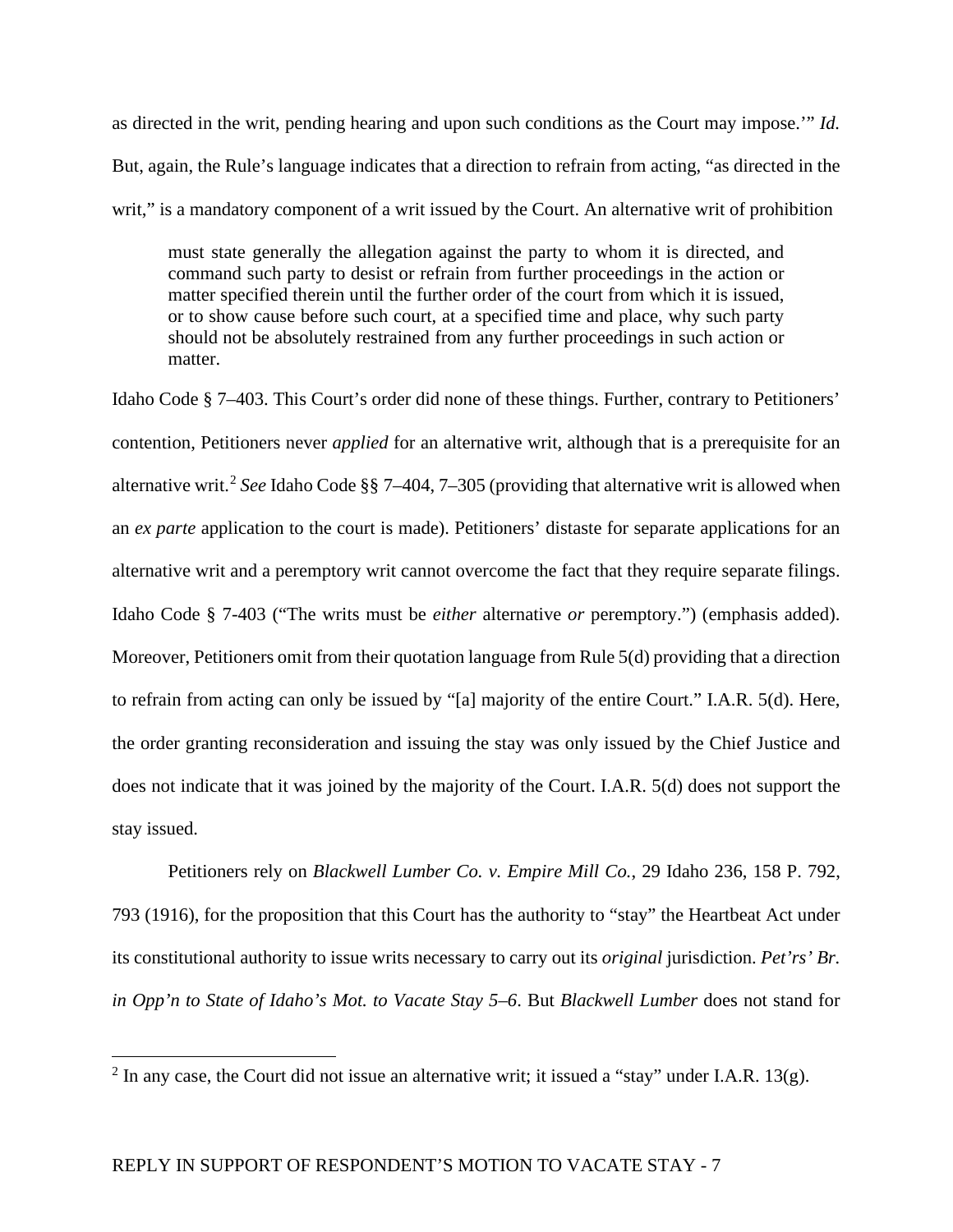this proposition, and neither do the constitutional provisions it relies upon. *Blackwell Lumber* was about whether the Supreme Court should issue an order staying proceedings *during the pendency of an appeal*. 29 Idaho 236, 158 P. at 793. The constitutional provisions the Court cited to support the issuance of the order support the Court's authority to issue "all writs necessary or proper to the complete exercise of its *appellate* jurisdiction." *Id.* (quoting Idaho Const. art. V, § 13) (emphasis added). That rationale has no applicability here.

Neither I.A.R. 13(g), nor I.A.R. 5(d), nor case law support the "stay[ ]" of "implementation" that the Court issued. *Order Granting Mot. to Recons*. 2. The Court lacks authority to "stay" an entire statute, and the stay should be vacated.

#### **C. The constitutional separation of powers compels vacating the stay.**

This Court is not like the Legislature or the Governor; it cannot repeal or veto a law. Instead, this Court decides cases and controversies.<sup>[3](#page-7-0)</sup> As part of its role in deciding cases and controversies, it has the limited power to restrain the actions of a particular actor when those actions would result in constitutional harm to the plaintiff.

Petitioners incorrectly assert that it is "standard Idaho practice" for this Court to issue a stay in "pre-enforcement challenges to [allegedly] unconstitutional laws." *Pet'rs' Br. in Opp'n to State of Idaho's Mot. to Vacate Stay* 6. They cite *Van Valkenburgh v. Citizens for Term Limits* and *Coeur D'Alene Turf Club, Inc. v. Cogswell* for this proposition. *Id.* But these cases each involved respondents whose actions the Court was able to order: the Secretary of State in *Van Valkenburgh*,

<span id="page-7-0"></span><sup>3</sup> The State cited *Winsness v. Yocom*, 433 F.3d 727, 728 (10th Cir. 2006), in its Memorandum in support of Respondent's Motion to Vacate Stay for the purpose of illustrating this point, that the function of courts is to decide cases and controversies, and not to take legislative actions, such as "staying" a statute outside a case or controversy or "purg[ing laws] from the statute books." Petitioners' argument related to *Winsness* misunderstands the proposition for which the State cited the case.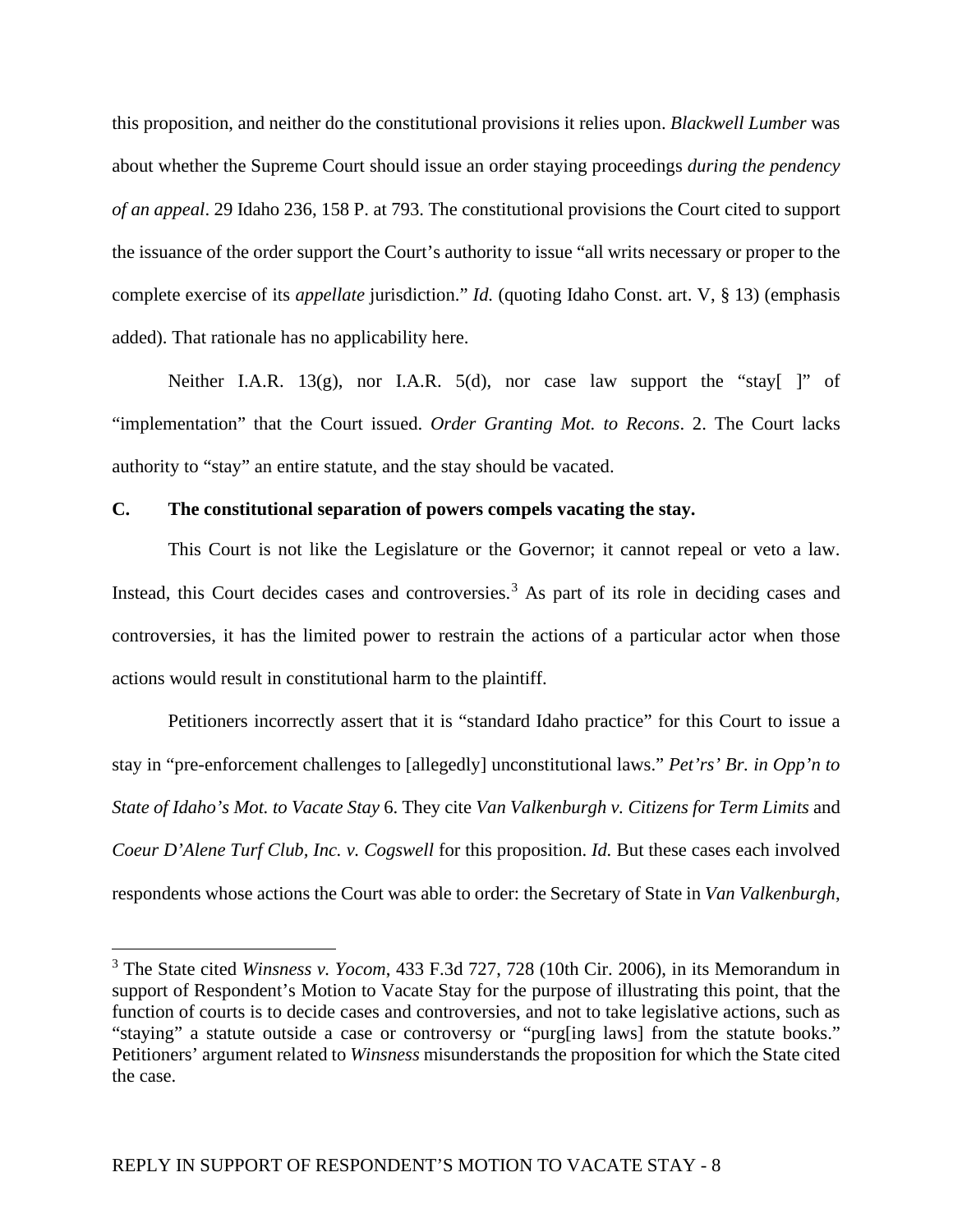and a specific judge in *Coeur D'Alene Turf Club*. *Van Valkenburgh*, 135 Idaho 121, 123, 15 P.3d 1129, 1131 (2000) ("This is a petition for a writ of prohibition and application for a declaratory judgment seeking to prevent the Secretary of State from taking any action pursuant to I.C. § 34– 970B . . . "); *Coeur D'Alene Turf Club, Inc.*, 93 Idaho 324, 325, 461 P.2d 107, 108 (1969) (explaining that petition sought a writ against "Darwin D. Cogswell, Judge of the District Court of the First Judicial District, State of Idaho, in and for the County of Kootenai" to prevent further judicial proceedings pending the appeal). Here, in contrast, the Court's stay purports to enjoin the conduct of every Idaho citizen, as "implementation" of the law requires citizens to sue under the Heartbeat Act's cause of action—citizens who did not have notice that their rights would be adjudicated and had no opportunity to assert their interests. *See Bear Lake Cnty. v. Budge*, 9 Idaho 703, 75 P. 614, 618 (1904) (explaining that the constitution protects individuals from having their private rights determined without their involvement). In fact, Planned Parenthood affiliates recently demonstrated their recognition of the need to sue actual state officers in challenging a similar law in an original action in the Oklahoma Supreme Court, where the petitioners named multiple court clerks as respondents in addition to the State of Oklahoma.<sup>[4](#page-8-0)</sup>

<span id="page-8-0"></span><sup>4</sup> *See* App. 1 to this reply brief (denying temporary restraining order or temporary injunction); *see also* Mary Anne Pazanowski, *Oklahoma's Texas-Style Six-Week Abortion Ban OK'd for Now*, Bloomberg Law (May 4, 2022, 7:12 AM), [https://news.bloomberglaw.com/litigation/oklahomas](https://news.bloomberglaw.com/litigation/oklahomas-texas-style-six-week-abortion-ban-okd-for-now)[texas-style-six-week-abortion-ban-okd-for-now.](https://news.bloomberglaw.com/litigation/oklahomas-texas-style-six-week-abortion-ban-okd-for-now) The attempt to sue court clerks is problematic, as the U.S. Supreme Court has explained that court clerks, like judges, are not litigants adverse to petitioners, and a lawsuit attempting to enjoin them from docketing SB 8 lawsuits does not qualify as an actual controversy arising between adverse litigants. *Whole Woman's Health v. Jackson*, 142 S. Ct. 522, 532, 211 L. Ed. 2d 316 (2021). Nonetheless, this case demonstrates the need to sue actual people to obtain an order controlling their conduct.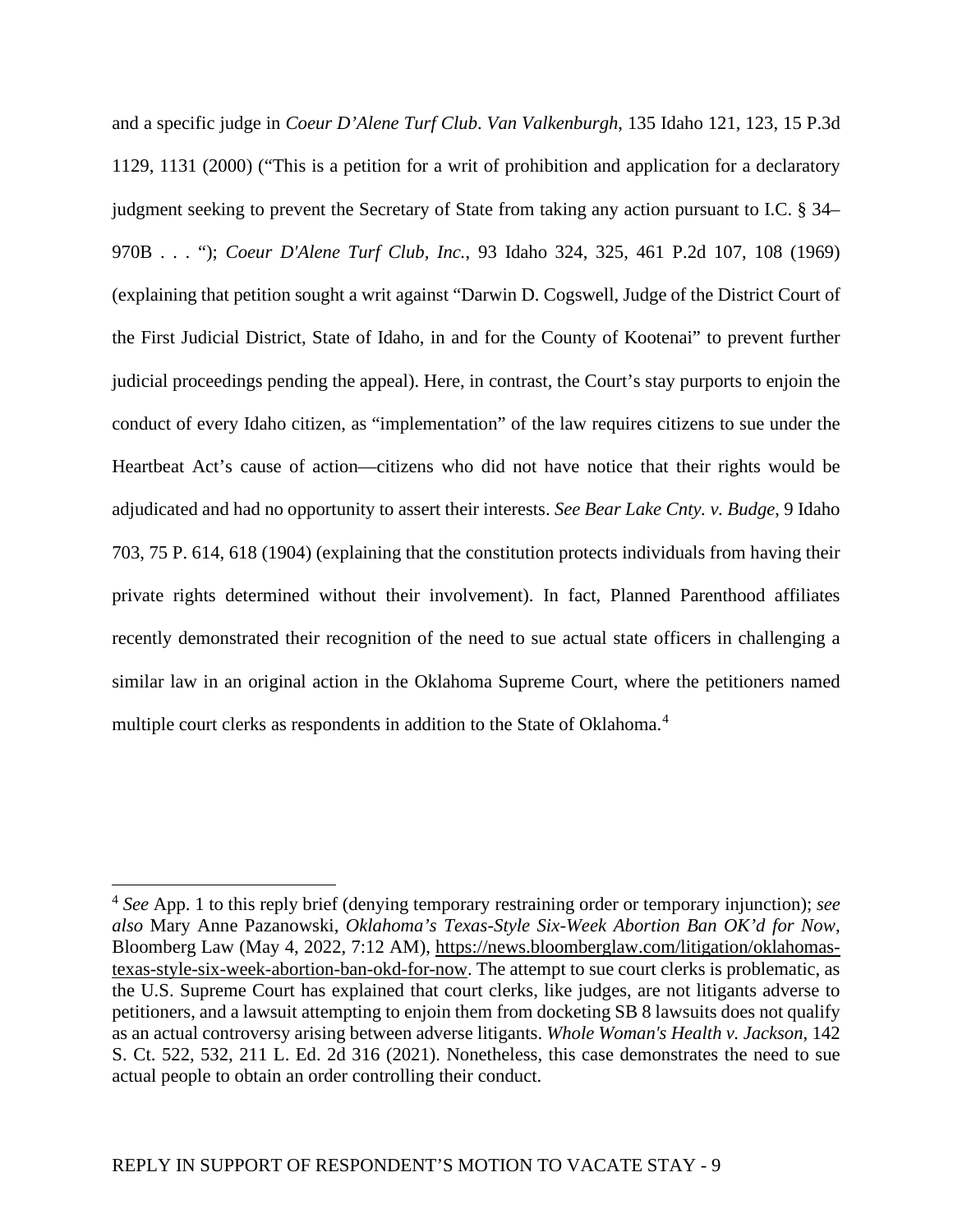#### **D. The Court cannot issue a writ or stay against the State of Idaho.**

Petitioners cite no case that demonstrates that the Court can issue a writ or order against the State of Idaho that controls the conduct of the State as a whole, including its citizenry.<sup>[5](#page-9-0)</sup> Instead, Petitioners rely on a case where the Court found that claims against the State were not barred by the doctrine of sovereign immunity. *Tucker v. State*, 162 Idaho 11, 18, 394 P.3d 54, 61 (2017) ("we hold that sovereign immunity is inapplicable when constitutional violations are alleged"). Notably, the plaintiffs in *Tucker* did not bring their constitutional challenge before this Court; they brought it in the district court. 1[6](#page-9-1)2 Idaho at 16, 394 P.3d at 59.<sup>6</sup> The issue of sovereign immunity has no relevance as to whether the Court can issue a writ or stay that controls the conduct of the entire State when the State of Idaho is the only named respondent.

#### **E. The stay does not satisfy the four** *Lunneborg* **elements regarding discretion.**

The Court's order shows that it issued the stay solely based on a misconception that the parties requested a stay. *Order Granting Mot. to Recons*. 2. Despite Petitioners' recharacterization of this Court's order issuing the stay, it was not made based on any finding or rationale of "the

<span id="page-9-0"></span> $5$  A petition for writ is not a method for a court to just "review[] the constitutionality of [allegedly] blatantly unconstitutional laws" as Petitioners assert. *Pet'rs' Br. in Opp'n to State of Idaho's Mot. to Vacate Stay* 8. In an original action such as this, a declaratory judgment as to the constitutionality of a statute can issue only as a pendent claim in a case where the Court has original jurisdiction which is limited to appeals and writs. Idaho Const. art. V, § 9. And in order to issue a writ of prohibition, there must be some act *of the respondent* to prohibit. I.A.R. 5(d). The State of Idaho is not an official with an act to enjoin; moreover, the Heartbeat Act prohibits any State official from enforcing the law. The State of Idaho is not the appropriate respondent. This does not mean that the constitutionality of the Heartbeat Act is unreviewable in a lawsuit filed in the proper forum against a proper party.

<span id="page-9-1"></span><sup>6</sup> The plaintiffs in *Tucker* sued not only the State of Idaho, but also the Governor, and members of the Public Defense Commission. This is in stark contrast to this case, where Petitioners have only named the State of Idaho.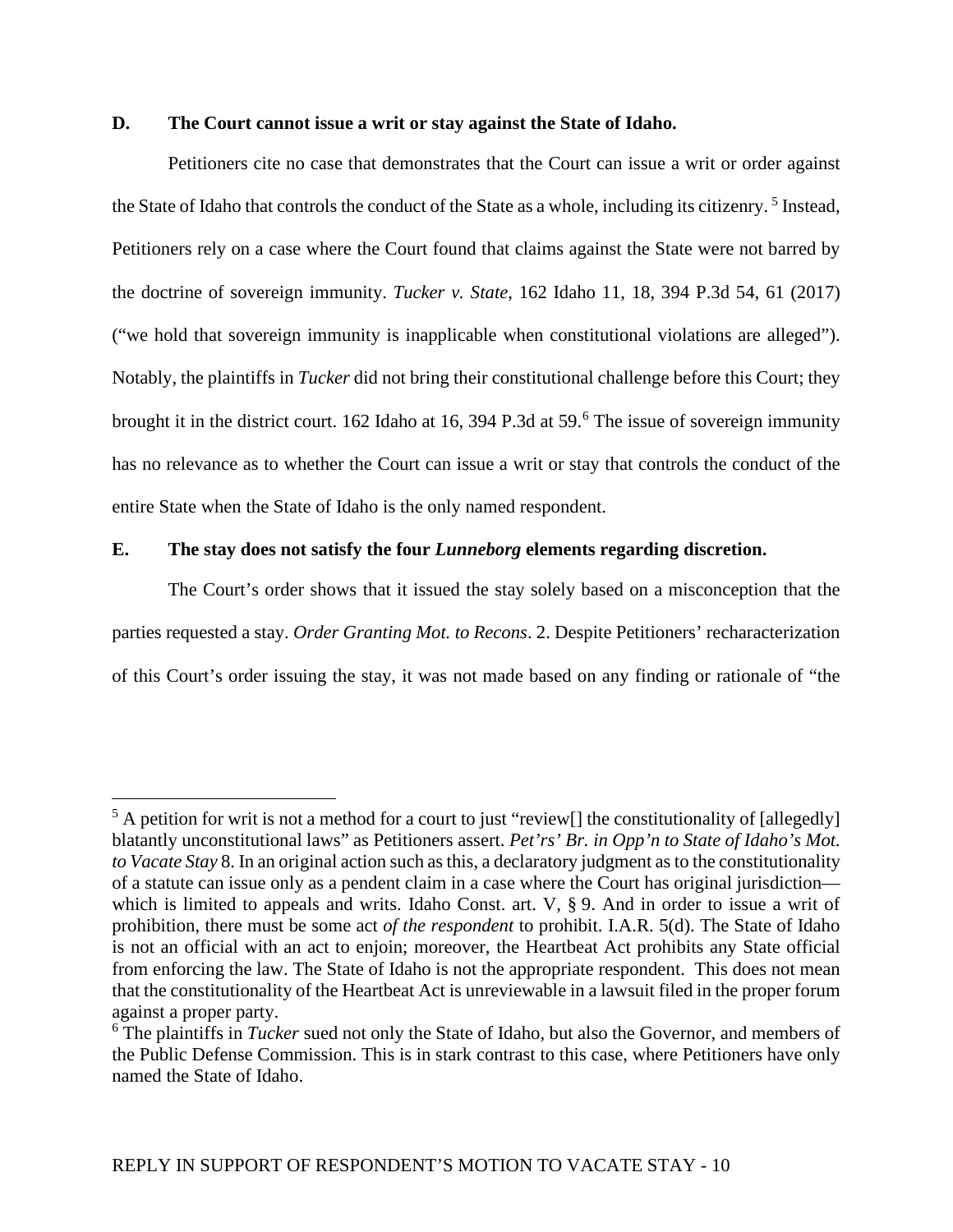seriousness of the constitutional issues presented and the catastrophic effects of allowing SB 1309 to go into effect." *Pet'rs' Br. in Opp'n to State of Idaho's Mot. to Vacate Stay* 9.

For its authority to issue the stay, the Court cited I.A.R. 13(g), which is a discretionary rule. This Court has identified four elements required for exercising discretion: the Court must (1) perceive the issue as discretionary; (2) act within the outer boundaries of its discretion; (3) act consistently with the applicable legal standards; and (4) reach its decision by the exercise of reason. *Lunneborg v. My Fun Life*, 163 Idaho 856, 863, 421 P.3d 187, 194 (2018). Elements (3) and (4) are not met here, because the Court "stayed" a *law* when the legal standard in I.A.R. 13(g) only allows a stay of "a proposed act, a pending action or proceeding, or the enforcement of any judgment, order or decree, including but not limited to an injunction, writ of mandamus or prohibition." Element (4) is not met because the Court made its decision based on a misunderstanding rather than an exercise of reason. Therefore, the *Lunneborg* discretion elements were not met, and the stay should be vacated.

#### **II. CONCLUSION**

For the foregoing reasons, the State respectfully requests that the Court immediately vacate the impermissible "stay of the implementation" of the Heartbeat Act entered on April 8, 2022. No basis exists for the stay.

DATED this 17th day of May, 2022.

OFFICE OF THE ATTORNEY GENERAL

By: */s/ Megan A. Larrondo* MEGAN A. LARRONDO Deputy Attorney General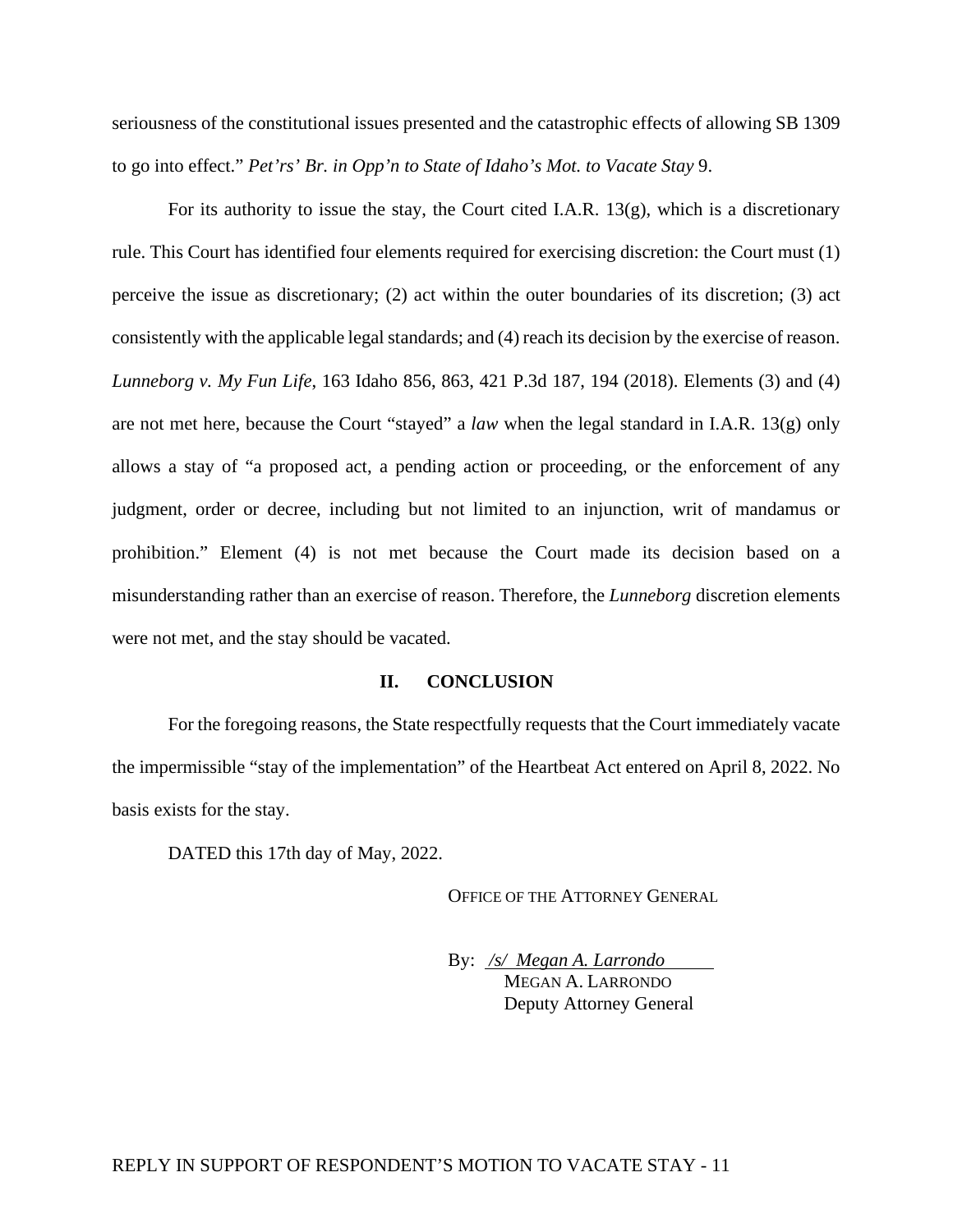#### **CERTIFICATE OF SERVICE**

I HEREBY CERTIFY that on this 17th day of May, 2022, I electronically filed the foregoing with the Clerk of the Court using the iCourt e-file system which sent a Notice of Electronic Filing to the following persons:

Michael J. Bartlett, BARTLETT & FRENCH LLP Alan E. Schoenfeld Michelle N. Diamond Rachel E. Craft Cindy Y. Pan Samuel J. McHale WILMER CUTLER PICKERING HALE AND DORR LLP (New York, NY Office) Joseph H. Rosenberg Ann E. Himes WILMER CUTLER PICKERING HALE AND DORR LLP (Washington, DC Office) Vikram P. Iyer WILMER CUTLER PICKERING HALE AND DORR LLP (Los Angeles, CA Office) *Attorneys for Petitioners* Daniel W. Bower MORRIS BOWER & HAWS PLLC [michael@bartlettfrench.com](mailto:michael@bartlettfrench.com) [alan.schoenfeld@wilmerhale.com](mailto:alan.schoenfeld@wilmerhale.com)  [michelle.diamond@wilmerhale.com](mailto:michelle.diamond@wilmerhale.com)  [rachel.craft@wilmerhale.com](mailto:rachel.craft@wilmerhale.com)  [cindy.pan@wilmerhale.com](mailto:cindy.pan@wilmerhale.com)  [sam.mchale@wilmerhale.com](mailto:sam.mchale@wilmerhale.com)  [joseph.rosenberg@wilmerhale.com](mailto:joseph.rosenberg@wilmerhale.com)  [annie.himes@wilmerhale.com](mailto:annie.himes@wilmerhale.com)  [vikram.iyer@wilmerhale.com](mailto:vikram.iyer@wilmerhale.com) [dbower@morrisbowerhaws.com](mailto:dbower@morrisbowerhaws.com) 

*Attorneys for Intervenors-Respondents* 

*/s/ Megan A. Larrondo* 

 MEGAN A. LARRONDO Deputy Attorney General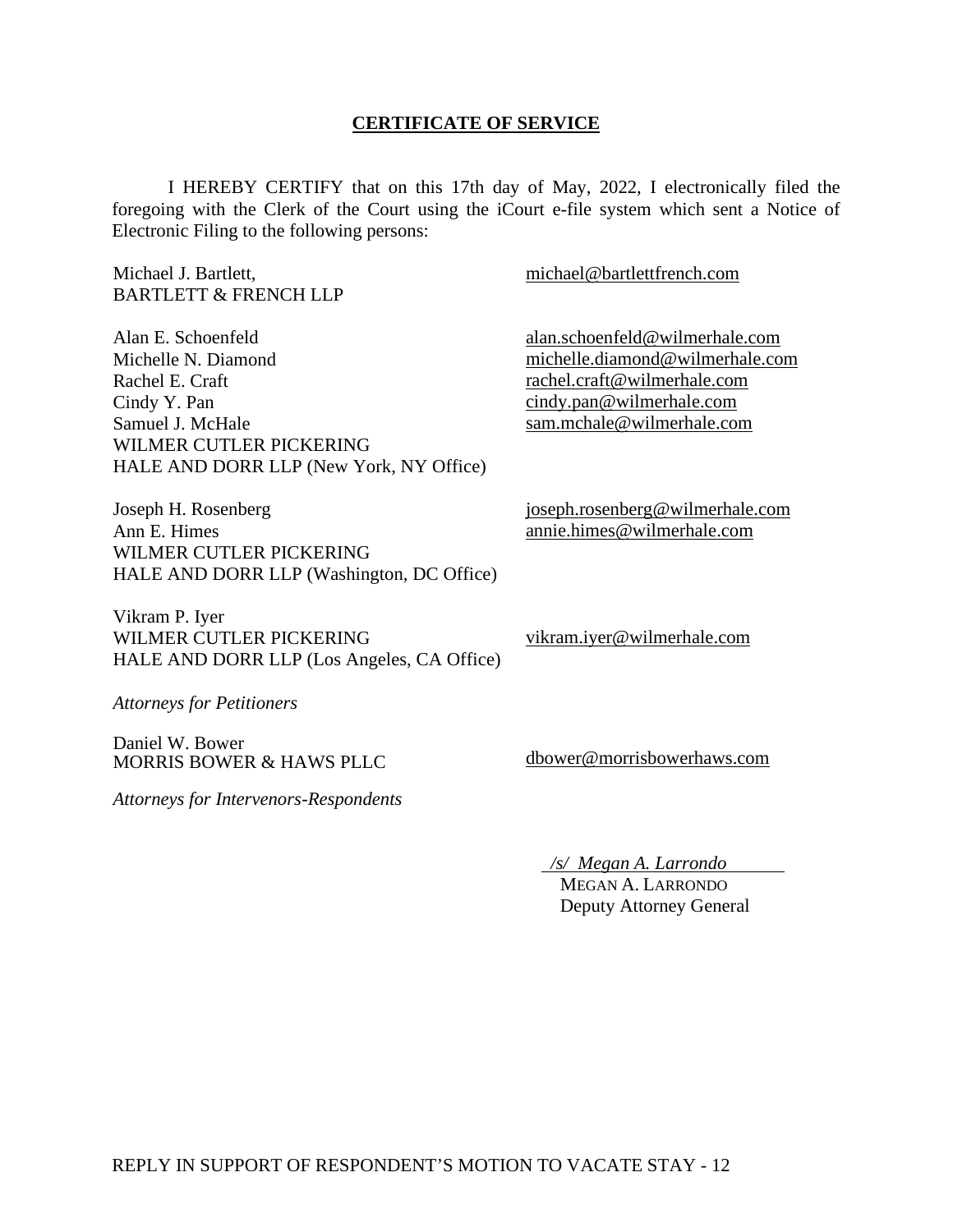# **APPENDIX 1**

## **RESPONDENT STATE OF IDAHO'S REPLY RE: MOTION TO VACATE STAY**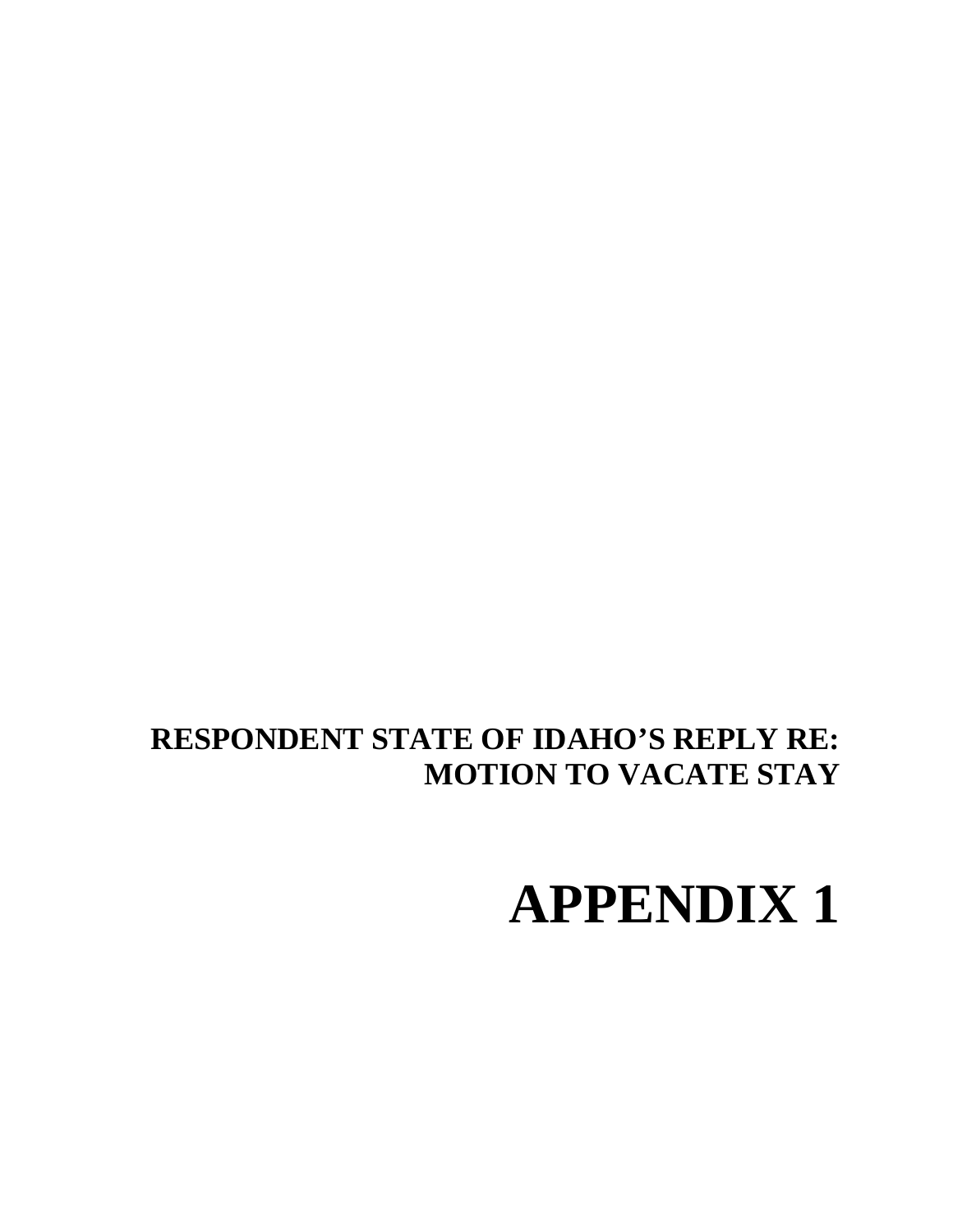# ORIGINAL



### IN THE SUPREME COURT OF THE STATE OF OKLAHOMA

 $\mathcal{Y}$ 

 $\lambda$ 

 $\lambda$ 

 $\mathcal{E}$ 

 $\lambda$ 

 $\lambda$ 

 $\mathcal{E}$ 

 $\lambda$ 

 $\mathcal{E}$ 

 $\lambda$ 

 $\lambda$ 

 $\lambda$ 

 $\mathcal{E}$ 

 $\mathcal{Y}$ 

 $\lambda$ 

 $\mathcal{E}$ 

⟩

١

Y

 $\big)$ 

 $\lambda$ 

 $\overline{\phantom{a}}$ 

 $\mathcal{E}$ 

 $\overline{\phantom{a}}$ 

 $\lambda$ 

 $\lambda$ 

Oklahoma Call For Reproductive Justice, on behalf of itself and its members. Tulsa Women's Reproductive Clinic, LLC, on behalf of itself, its physicians, its staff, and its patients, Alan Brain, M.D., on behalf of himself and his patients, Comprehensive Health Of Planned Parenthood Great Plains, Inc., on behalf of itself, its physicians, its staff, and its patients and Planned Parenthood Of Arkansas & Eastern Oklahoma. on behalf of itself, its physicians, its staff and its patients.

Petitioners.

VS.

The State of Oklahoma, Nichole Cooper in her official capacity as court clerk of Adair County, Tammi Miller in her official capacity as court clerk of Alfalfa County, Angela Nuttall in her official capacity as court clerk of Atoka County, Tammie Patzkowsky in her official capacity as court clerk of Beaver County, Donna Howell in her official capacity as court clerk of Beckaham County, Christy Malti in her official capacity as court clerk of Blaine County, Donna Alexander in her official capacity as court clerk of Bryan County, Patti Barger in her official capacity as court clerk of Caddo County, Marie Hirst in her official capacity as court clerk of Canadian County, Renee Bryant in her official capacity as court clerk of Carter County, Lesa Rousey-Daniels in her official capacity as court clerk of Cherokee County, Laura Sumner in her official capacity as court clerk of Choctaw County, Metzi Brown in her official capacity as court clerk of Cimarron County, Marilyn Williams in her official capacity as court clerk of Cleveland County, LaDonna Flowers in her official capacity as court clerk of Coal County, Robert Morales in his official capacity as court clerk of Comanche County, Terry Kelley in her official capacity as court clerk

FILED SUPREME COURT<br>STATE OF OKLAHOMA

 $MAY - 3$  2022

JOHN D. HADDEN **CLERK** 

No. 120,376

Rec'd (date) Posted Mailed Distrib n0 yes Publish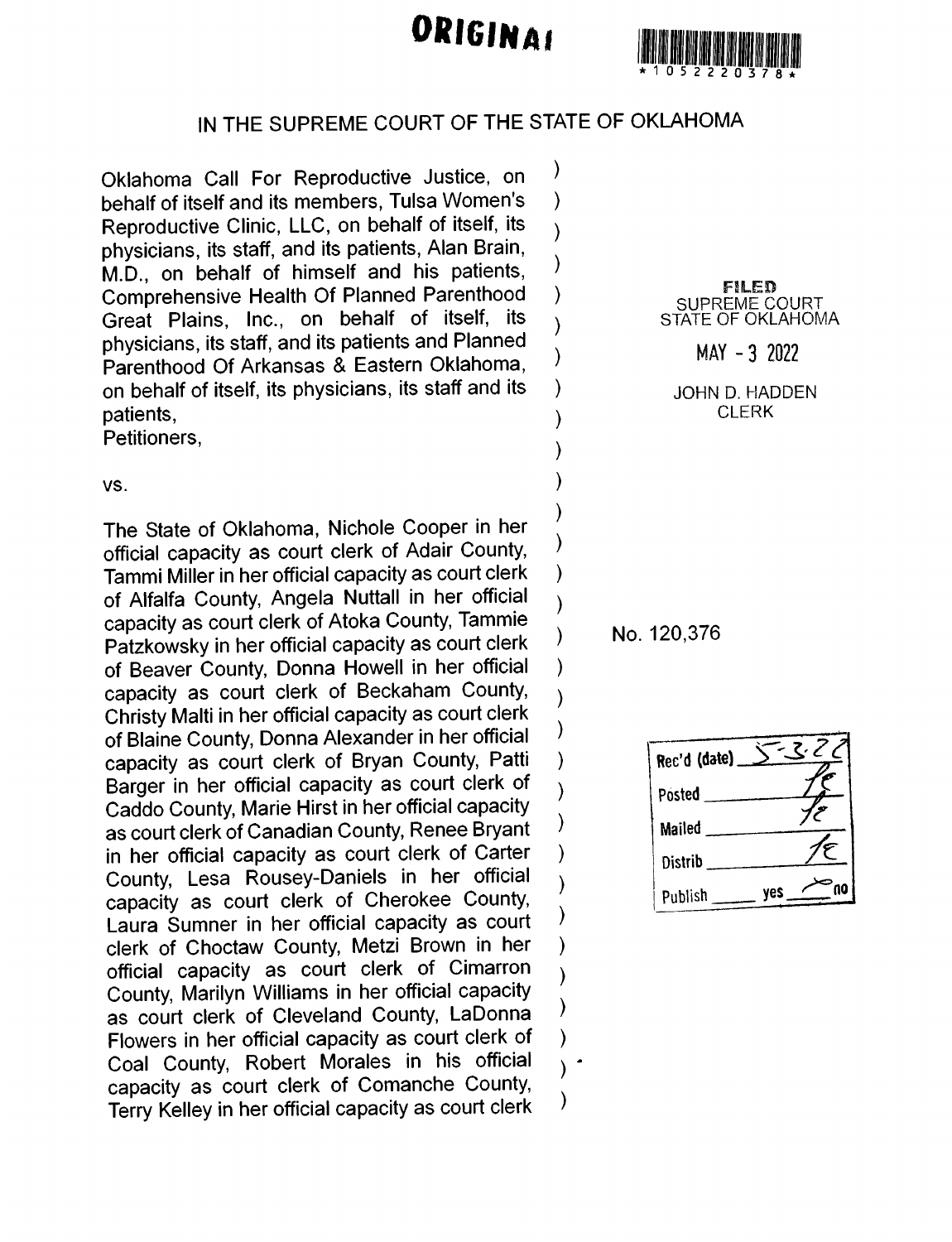of Cotton County, Deborah Mason in her official  $\lambda$ capacity as court clerk of Craig County, Amanda  $\lambda$ Vanorsdol in her official capacity as court clerk of  $\mathcal{E}$ Creek County, Staci Hunter in her official capacity as court clerk of Custer County, Caroline Weaver  $\overline{\phantom{a}}$ in her official capacity as court clerk of Delaware  $\overline{\phantom{a}}$ County, Rachelle Rogers in her official capacity  $\mathcal{E}$ as court clerk of Dewey County, Sally Wayland in her official capacity as court clerk of Ellis County.  $\lambda$ Janelle Sharp in her official capacity as court  $\lambda$ clerk of Garfield County, Laura Lee in her official  $\overline{\phantom{a}}$ capacity as court clerk of Garvin County, Lisa Hannah in her official capacity as court clerk of  $\mathcal{E}$ Grady County, Deana Killian in her official  $\overline{\phantom{a}}$ capacity as court clerk of Grant County, Jeanna  $\mathcal{)}$ Scott in her official capacity as court clerk of Greer County, Stacy Macias in her official  $\overline{\phantom{a}}$ capacity as court clerk of Harmon County, Susan  $\mathcal{E}$ Breon in her official capacity as court clerk of  $\mathcal{E}$ Harper County, Tina Oaks in her official capacity as court clerk of Haskell County, Ashley Sanford  $\lambda$ in her official capacity as court clerk of Hughes  $\lambda$ County, Tina Swailes in her official capacity as  $\lambda$ court clerk of Jackson County, Kimberly Berry in  $\lambda$ her official capacity as court clerk of Jefferson County, Cassandra Slover in her official capacity  $\lambda$ as court clerk of Johnston County, Marilee  $\mathcal{E}$ Thornton in her official capacity as court clerk of Kay County, Lisa Markus in her official capacity  $\mathcal{E}$ as court clerk of Kingfisher County, Kay Richards  $\overline{\phantom{a}}$ in her official capacity as court clerk of Kiowa  $\mathcal{Y}$ County, Melinda Brinlee in her official capacity as court clerk of Latimer County, Melba Hall in her  $\lambda$ official capacity as court clerk of Le Flore County,  $\overline{\phantom{a}}$ Cindy Kirby in her official capacity as court clerk  $\big)$ of Lincoln County, Cheryl Smith in her official  $\overline{\phantom{a}}$ capacity as court clerk of Logan County, Wendy Holland in her official capacity as court clerk of  $\overline{\phantom{a}}$ Love County, Shauna Hoffman in her official  $\mathcal{E}$ capacity as court clerk of Major County, Wanda Pierce in her official capacity as court clerk of  $\mathcal{E}$ Marshall County, Jenifer Clinton in her official  $\lambda$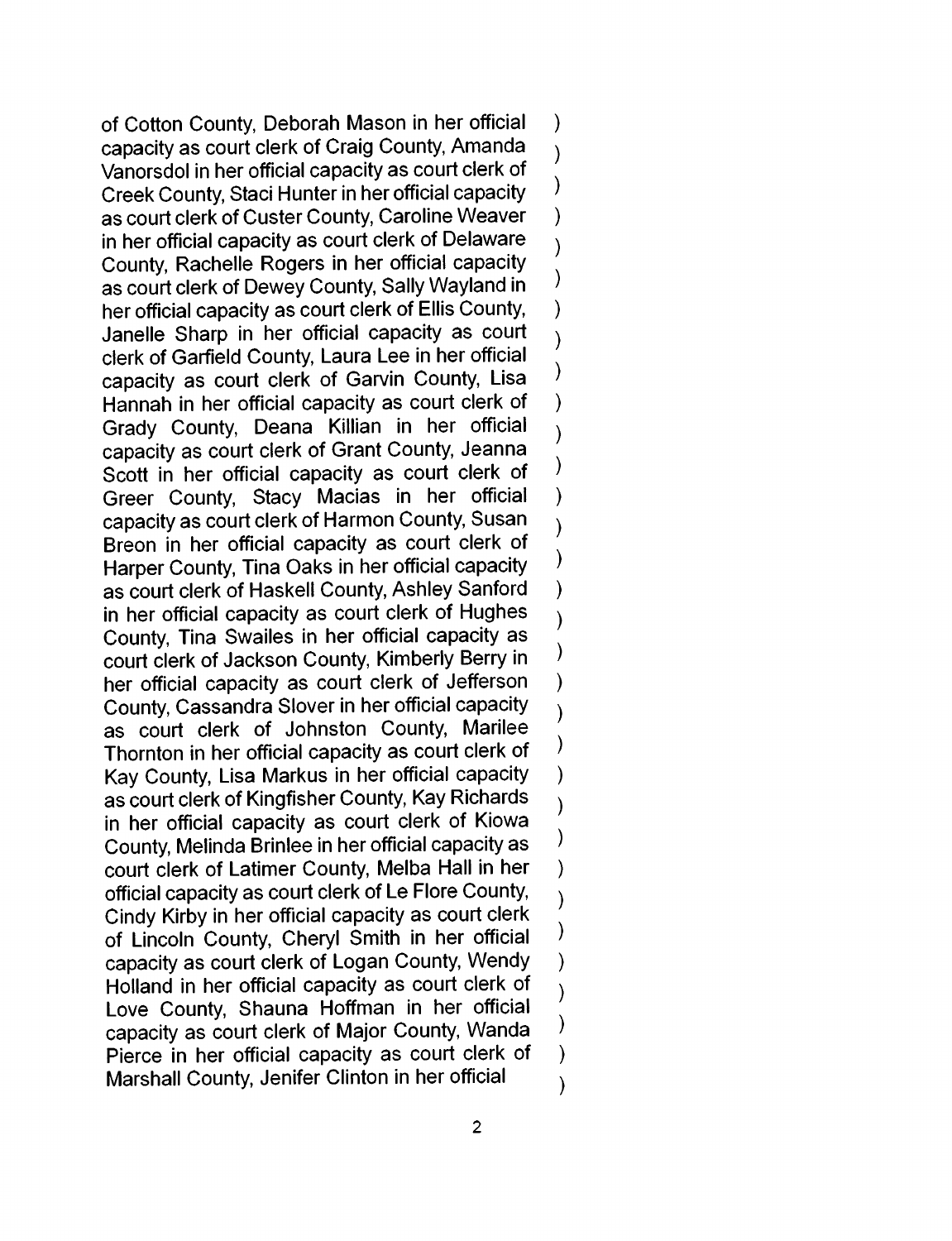capacity as court clerk of Mayes County, Kristel  $\mathcal{E}$ Gray in her official capacity as court clerk of  $\lambda$ McClain County, Kathy Gray in her official  $\mathcal{E}$ capacity as court clerk of McCurtain County, Lisa Rodebush in her official capacity as court clerk of  $\overline{\phantom{a}}$ McIntosh County, Jodi Jennings her official  $\overline{\phantom{a}}$ capacity as court clerk of Murray County, Robyn  $\mathcal{E}$ Boswell in her official capacity as court clerk of Muskogee County, Hillary Vorndran in her official  $\lambda$ capacity as court clerk of Noble County, April  $\lambda$ Frauenberger in her official capacity as court  $\lambda$ clerk of Nowata County, Sherri Foreman in her official capacity as court clerk of Okfuskee  $\lambda$ County. Rick Warren in his official capacity as  $\lambda$ court clerk of Oklahoma County, Charly Criner in  $\mathcal{E}$ her official capacity as court clerk of Okmulgee County, Jennifer Burd in her official capacity as  $\overline{\phantom{a}}$ court clerk of Osage County, Cassie Key in her official capacity as court clerk of Ottawa County,  $\mathcal{E}$ lla Potts in her official capacity as court clerk of Pawnee County, Lori Allen in her official capacity  $\mathcal{E}$ as court clerk of Payne County, Pam Smith in her  $\lambda$ official capacity as court clerk of Pittsburg  $\mathcal{E}$ County. Karen Dunnigan in her official capacity as court clerk of Ponotoc County, Valerie Ueltzen  $\lambda$ in her official capacity as court clerk of  $\lambda$ Pottawatomie County, Tina Freeman in her  $\lambda$ official capacity as court clerk of Pushmataha County, Jan Bailey in her official capacity as court  $\mathcal{E}$ clerk of Roger Mills County, Cathi Edwards in her  $\lambda$ official capacity as court clerk of Rogers County,  $\mathcal{Y}$ Kimberly Davis in her official capacity as court clerk of Seminole County, Gina Cox in her official  $\lambda$ capacity as court clerk of Sequoyah County,  $\mathcal{E}$ Melody Harper in her official capacity as court  $\mathcal{E}$ clerk of Stephens County, M. Renee Ellis in her  $\lambda$ official capacity as court clerk of Texas County, Kevin Stevens in his official capacity as court  $\lambda$ clerk of Tillman County, Don Newberry in his  $\mathcal{E}$ official capacity as court clerk of Tulsa County, Jim Hight in his official capcity as court clerk of  $\mathcal{Y}$ Wagoner County, Jill Spitzer in her official  $\lambda$